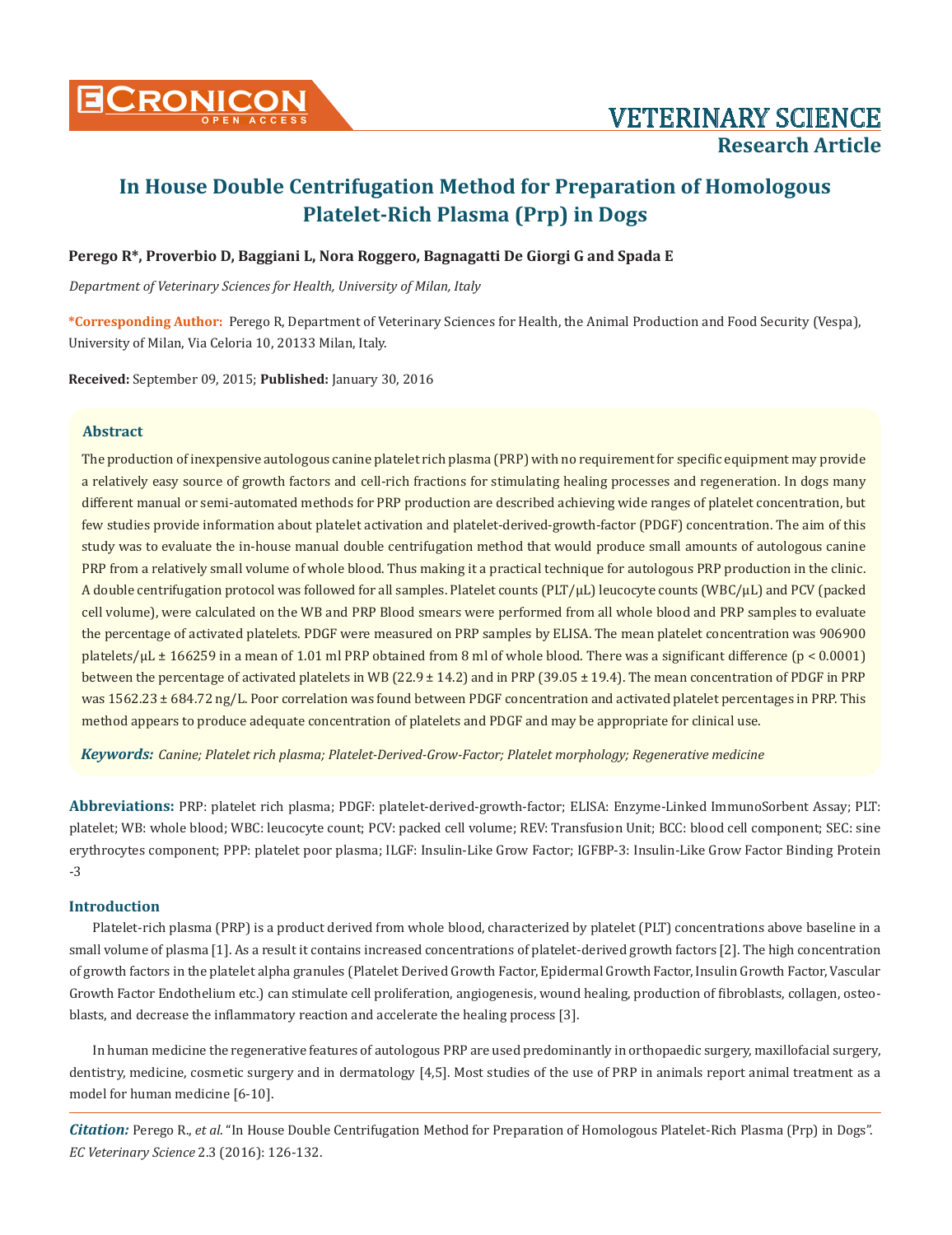Studies of the use of PRP in veterinary medicine have concentrated on the therapeutic use of PRP in musculoskeletal, tendon and soft tissue injuries in horses [11-13]. There are few reports of the therapeutic use of PRP in dogs [2,14-16].

The production of inexpensive autologous canine PRP with no requirement for specific equipment may provide a relatively easy source of growth factors and cell-rich fractions for stimulating healing processes and regeneration [5].

In dogs many different manual or semi-automated methods [17] for PRP production are described [14,18-20] achieving wide ranges of PLT concentration, but few studies provide information about platelet activation and the values of Platelet-Derived-Growth-Factor (PDGF) concentration [2,17,19].

The aim of this study was to evaluate a manual double centrifugation method that would produce small amounts of autologous canine PRP from a relatively small volume of whole blood. Thus making it a practical technique for autologous PRP production in the clinic.

## **Materials and methods**

#### **Dogs**

Blood samples were collected from 20 healthy adult dogs (PLT count within the reference range), weighing between 20 and 45 kg and from 2 to 7 years of age. The dogs included a variety of different breeds admitted to the Transfusion Unit (REV) of the Department of Animal Science and Food Safety. All dogs were fasted for 12 hours before blood sample collection. Owner consent was obtained for additional blood sample collection during routine screening for heartworm in potential blood donors.

#### **Sample Collection**

Eight ml of blood was collected from the cephalic vein using a 10 ml syringe (Sterile syringe 10 ml PIC, Italy) and a large gauge (21 gauge) needle (Hypodermic needle, 21G x 1 1/2" PIC, Italy) in order to minimize platelet activation. The blood was immediately placed into a test tube with a conical bottom (CELLSTAR® Centrifuge Tubes, Polypropylene, Sterile, 15 ml, graduated conical bottom, blue screw cap Greiner Bio-One, Germany) (Tube A) containing 1 ml of sodium citrate 3.8 %. All samples were maintained at room temperature (18-25°C), on a laboratory blood rocker and processed and analysed within 30minutesof collection.

#### **Protocol of PRP preparation**

The same double centrifugation protocol was followed for all samples. All Tube A samples were centrifuged at 610g for 10 minutes at room temperature using a laboratory centrifuge (EBA 20, Hettich, Germany) to produce a blood cell component (BCC) in the bottom of the tube and sine erythrocyte components (SEC) in the upper fraction of the tube. The entire SEC, comprising buffy coat (rich in young large platelets), was transferred to another 10 ml graduated conical tube without anticoagulant (Tube B) (CELLSTAR® Centrifuge Tubes, Polypropylene, Sterile, 15 ml, graduated conical bottom, blue screw cap Greiner Bio-One, Germany) and centrifuged at 1600g for 15 minutes. This centrifugation resulted in two new components: platelet poor plasma (PPP) in the upper fraction and a platelet pellet in the lower fraction (visible as a red button on the bottom of the tube). After removing PPP, the platelet pellet was re suspended in approximately 25% of the PPP volume to obtain PRP [21] for use in the study. The time and relative force of centrifugation was chosen based on preliminary studies (data not shown).

#### **Platelet and leukocyte counts**

Platelet counts (PLT/μL) leucocyte counts (WBC/μL) and PCV (packed cell volume), were calculated on the WB, SEC, PPP and PRP by an automatic analyser using optical and volumetric impedance measurements (CELL-DYN 3500 Plus Abbott, Weisbaden, Germany). All samples were stored on a laboratory blood rocker for a minimum of 5 minutes before platelet count was performed.

To establish the accuracy of the Cell-Dyn 3500 when counting platelets in canine blood samples with PLT counts above the normal range a pooled PRP sample with high platelet concentration (1 ml volume; 858,000 PLT/μL) obtained from a unit of fresh canine whole blood, was assayed at different dilutions.

*Citation:* Perego R., *et al*. "In House Double Centrifugation Method for Preparation of Homologous Platelet-Rich Plasma (Prp) in Dogs". *EC Veterinary Science* 2.3 (2016): 126-132.

127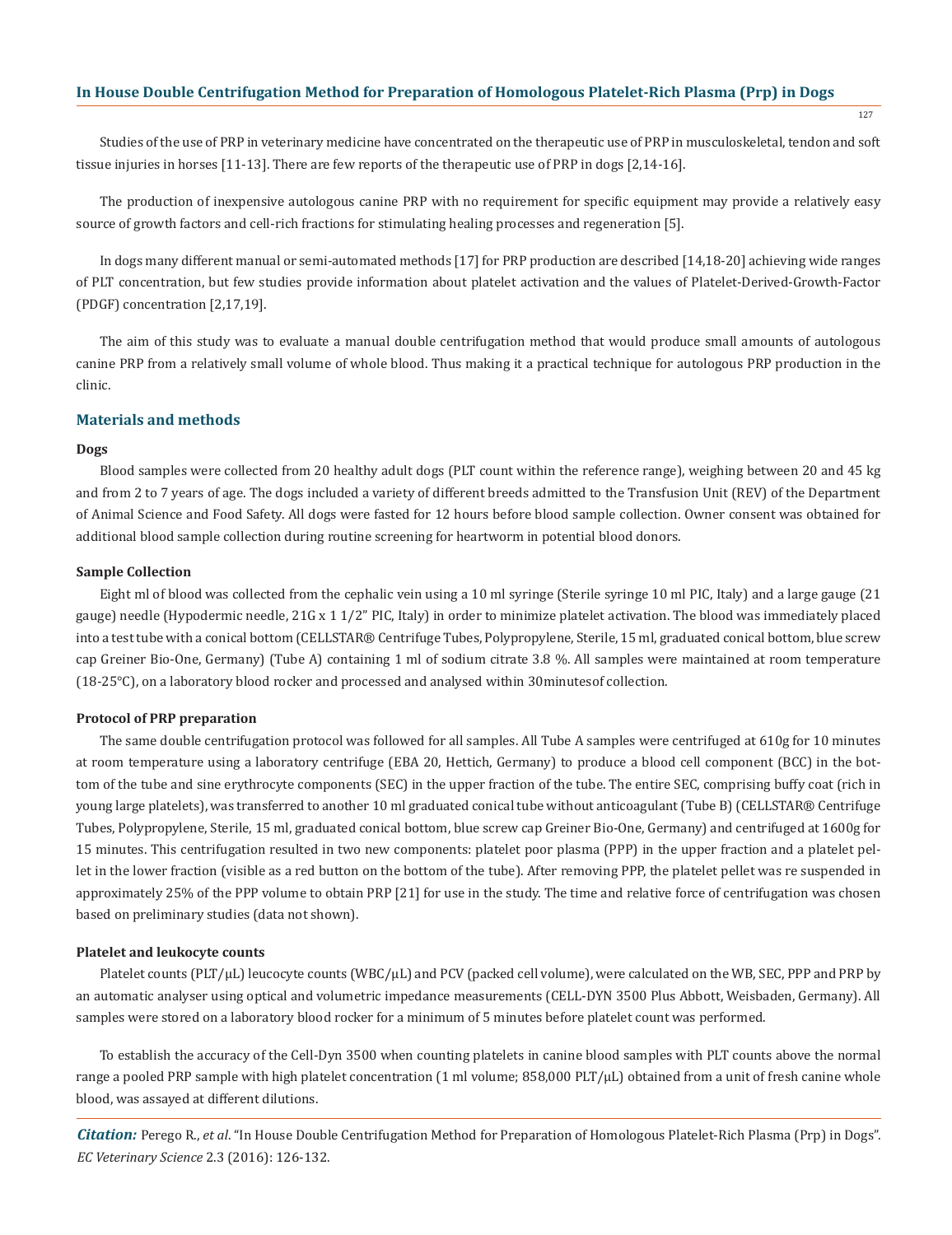To establish the intra-assay variation of the procedure 10 x 8 ml samples from one unit of canine fresh whole blood (CPDA) obtained from Department Transfusion Unit (REV) were subject to the protocol of PRP preparation on the same day. The coefficient of variation (CV) was calculated as SD/mean X 100.

#### **Morphological evaluation of platelets**

To evaluate the degree of platelet activation two blood smears stained with May Grunwald Giemsa were prepared from each sodium citrate WB sample and PRP. Morphological signs of activation were the appearance of pseudopods (spider leg-like projections) on the surface of the platelet (Halmay., et al. 2005). Stained blood smears were scanned at 400 - fold magnification to evaluate platelet count and platelet morphology. Detailed examination of morphology was performed at 1000 - fold magnification with an oil-immersion objective. Two hundred platelets were evaluated in duplicate on each glass slide.

#### **Platelet derived growth factors**

The concentration of PDGF (ng/L) in all PRP samples was determined using an ELISA sandwich kit specifically developed with monoclonal antibodies against canine PDGF (Sun Red Biological Technology Co. Ltd. Shanghai). According to the manufacturer the assay has a measurement range of 8 to 2000 ng/L and a sensitivity of 7.176 ng/L. The correlation coefficient R is 0.95, and intra and inter-assay coefficient of variation (CV) 8% and 10% respectively. An ELISA test was performed in duplicate for each sample and readings were performed at 450 nm according to the manufacturer's instructions.

#### **Statistical analysis and Platelet counting**

All quantitative measurements were described using summary statistics (mean, standard deviation, medium minimum, maximum).

Mean, standard deviation, median of PCV, WBC and PLT count from WB and PRP and percentage platelet activation in WB and PRP and DPGF concentration on PRP were calculated after calculating the normal distribution of parametric data using the D'Agostino-Pearson test. The differences between mean values of PCV, WBC and PLT calculated on WB and PRP and between mean values of percentage of activated platelet in WB and PRP were compared using the Mann-Whitney test for independent samples.

Spearman's coefficient of rank correlation (rho) was used to evaluate the relationship between PCV value, leucocyte and platelet counts in WB and in PRP.

Paired samples T test was used to evaluate the statistical difference between mean percentages of activated platelets in WB and PRP. Correlations between concentrations of PLT (μL) and PDGF (ng/L) and between concentrations of activated PLT (%) and PDGF (ng/L) in PRP were performed using Pearson (ρ) test.

The increase in platelet concentration over whole blood baseline values was calculated using the following equation: Platelet Count PRP/ Platelet count in whole blood [37].

For all tests significance was set at P < 0.05. Statistical analyses were performed using commercial software (MedCalc Software v.11.5.1 Mariakerke, Belgium).

#### **Results**

Double centrifugation was performed on 20 samples and resulted in an increase in platelet concentration in all samples. PRP was prepared in approximately 1 hour.

Mean  $\pm$  standard deviation of platelet concentration ( $\mu$ L) was 228800  $\pm$  39598 in WB and 906900  $\pm$  176776 in PRP. The mean final volume of PRP was  $1.01 \pm 0.31$  ml.

Platelet concentration in PRP was increased by an average 399 % compared to baseline concentrations in WB and the leucocyte count was increased by an average 260 % compared to baseline level in WB.

*Citation:* Perego R., *et al*. "In House Double Centrifugation Method for Preparation of Homologous Platelet-Rich Plasma (Prp) in Dogs". *EC Veterinary Science* 2.3 (2016): 126-132.

128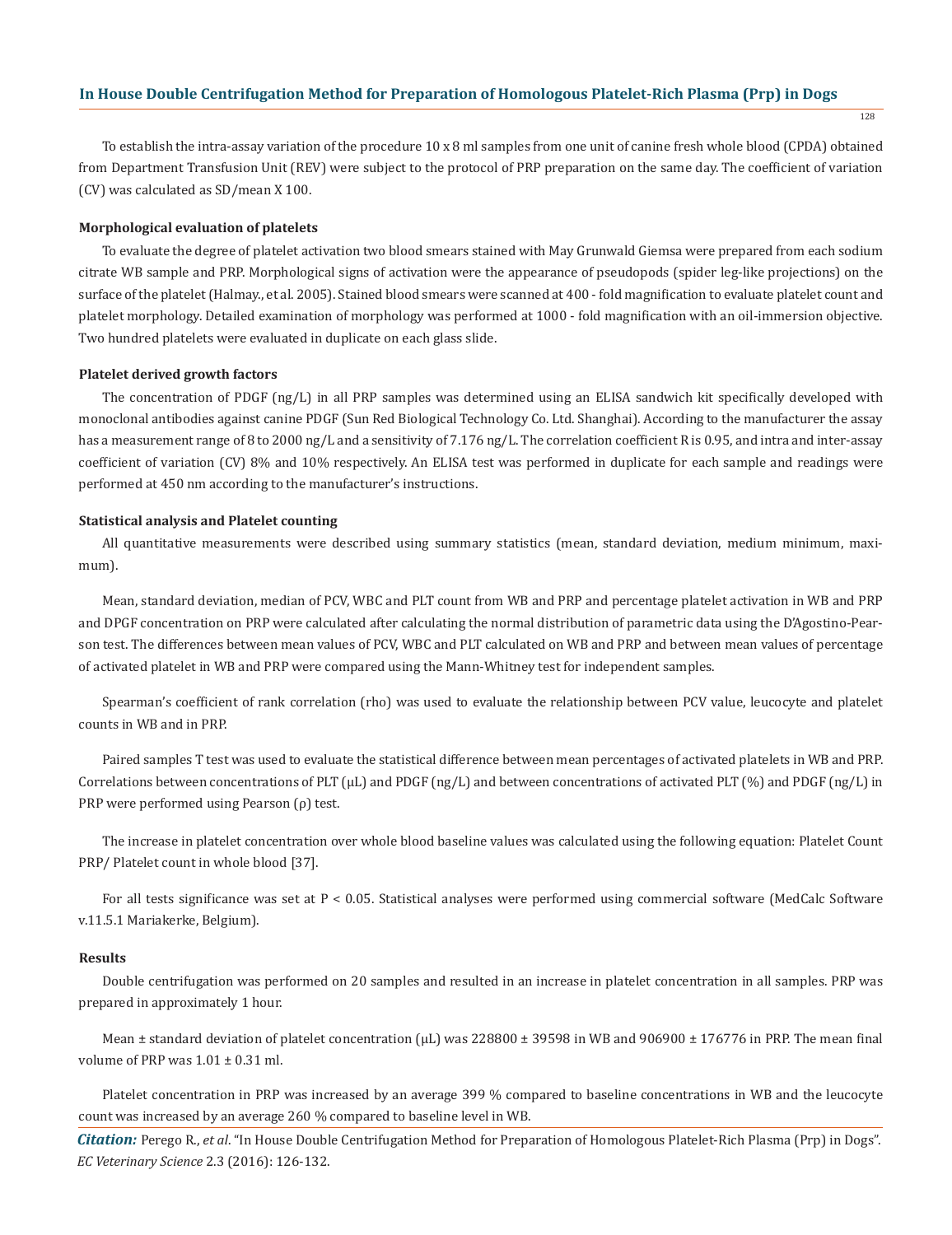129

Table 1 reports mean and standard deviation of WBC and PLT count in WB and PRP, and the statistical analyses of differences.

The mean PDGF concentration in PRP samples was  $1562.23 \pm 684.72$  ng/L. There was a significant difference (p < 0.0001) between the percentage of activated platelets in WB (22.9  $\pm$  14.2) and in PRP (39.05  $\pm$  19.4). Correlation coefficients between concentrations of PLT (103/μL) and PDGF (ng/L) in PRP and between activate platelet percentage (%) and PDGF (ng/L) concentration in PRP were ρ =  $0.23$  and  $\rho = 0.19$  respectively.

The CV of platelet counts performed on 10 samples of PRP obtained from the same dog was 8.43.The mean recovery of the PLT count on pooled PRP sample with high platelet concentration was 16.4%.

| <b>Variable</b>       | <b>Sample</b>  | Mean $\pm$ SD         | <b>Median</b> | <b>P Mann-Whitney</b> | Spearman's<br>coefficient (rho) |
|-----------------------|----------------|-----------------------|---------------|-----------------------|---------------------------------|
| WBC $\frac{1}{\mu L}$ | Whole<br>blood | $9267 \pm 3151$       | 8425          | < 0.0001              | $rho = 0.596$<br>$p = 0.0055$   |
|                       | PRP            | $24365 \pm 1212$      | 21150         |                       |                                 |
| PLT $(\mu L)$         | Whole<br>blood | 228800 ± 59705.06     | 218000        | < 0.0001              | $rho = 0.598$<br>$p = 0.0053$   |
|                       | PRP            | $906900 \pm 166259.1$ | 907500        |                       |                                 |

*Table 1: Mean, standard deviation and median values of WBC and PLT in whole blood and PRP and Spearman's coefficient of rank correlation (rho) results, on 20 samples undergoing manual double centrifugation for canine PRP production.*

| <b>Dilution</b> | Expected $(x 10^3/uL)$ | Observed $(x 10^3/uL)$ | <b>Recovery</b> |
|-----------------|------------------------|------------------------|-----------------|
| 1:1             | 858                    | 858                    | 100             |
| 1:0.75          | 643.5                  | 753                    | 117             |
| 1:0.5           | 429                    | 500                    | 116.5           |
| 1:0.25          | 214.5                  | 248                    | 115.6           |

*Table 2: Platelet concentration and percentage recovery of platelets using the CellDyn 3500 Analyser on a diluted PRP pooled sample.*

### **Discussion**

This study describes a reliable method for producing PRP from a small amount of canine whole blood and evaluates both quantity and quality of platelets in PRP. In all samples this in house double centrifugation tube protocol achieved the target platelet concentration of 1000 x 10<sup>3</sup> platelet/µL  $\pm$  20% as used in the majority of human medicine studies [1,3,5] and/or three to six fold increases in platelet concentration with respect to whole blood, as has been the target used in recent veterinary studies [2]. A mean of 1.01 ml of PRP was obtained from a mean of 8 ml of whole blood in this study, similar to the results of Jansen., *et al*. (2004) in which 0.6 ml of PRP was isolated from each of 8 samples of 9 ml of canine whole blood. The mean platelet concentration in PRP in this study was 906900 platelets/µL ± 166259 which is within the values obtained in other canine studies [2,6,16,18,23] using single or double centrifugation, with values ranging from 2070780 PLT/mL [24] to 435000 PLT/mL [25]. The majority of human studies take the definition of PRP from a study by Marx (2001) that report that a good PRP should have a platelet concentration of 1 million/μl in 5 ml plasma or a 338% increase in platelet concentration as compared to whole blood. The same target is used to define "good PRP" in veterinary medicine despite the fact that there are differences between platelets from man and other animals in terms of platelet size and reactivity [20]. Although the biological rationale for the use of PRP is theoretically sound, both in human and veterinary medicine, the precise characteristics of the optimal PRP is yet to be elucidated. In particular the ideal canine PRP platelet concentrations are yet to be determined and there is no consensus on the platelet concentration required to have therapeutic effects in PRP [25-27].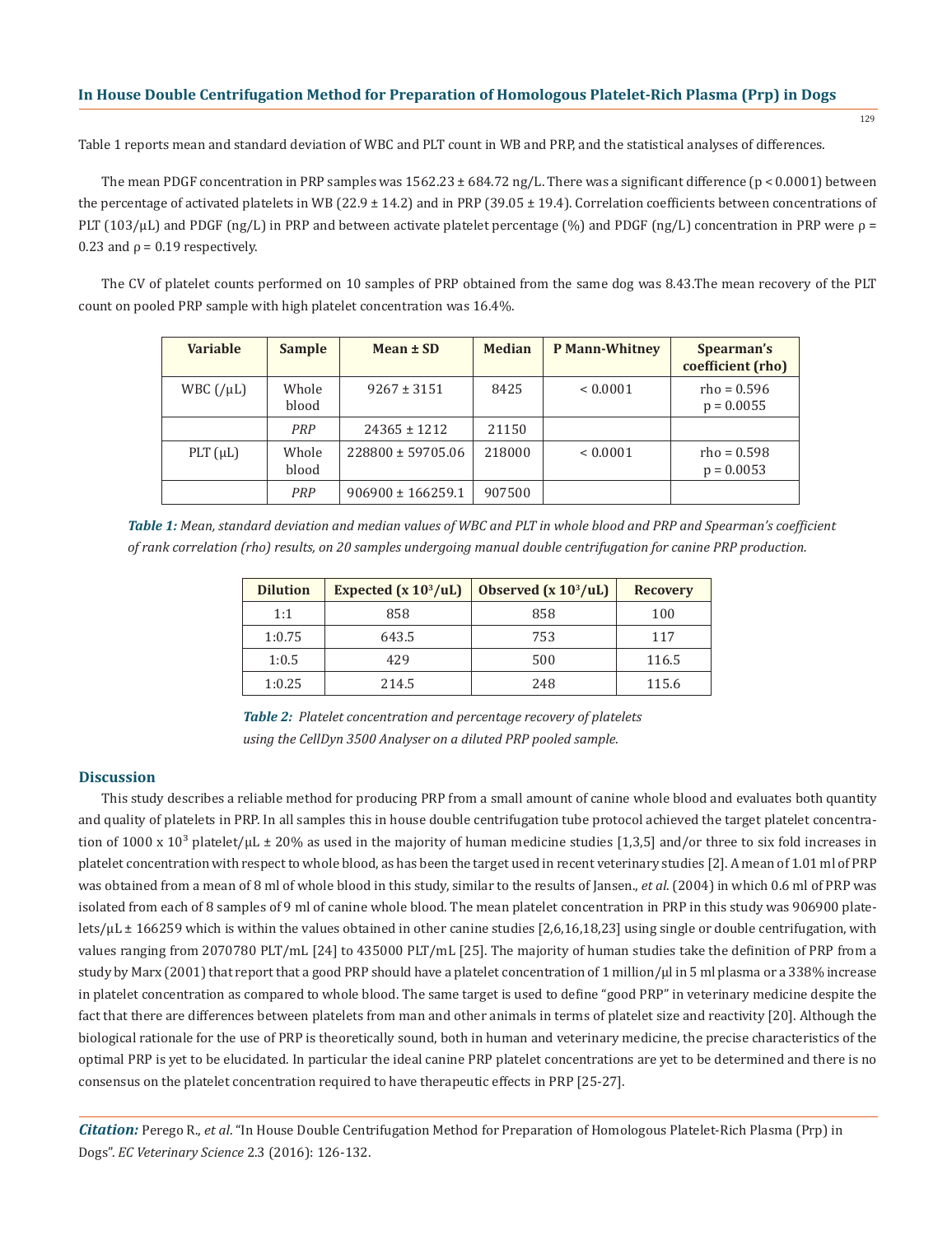130

There are numerous contradictory results for the most effective platelet concentration for PRP in animal studies and, in particular, in the dog [25,27]. Jansen (2004) found no activity in PRP with platelet concentrations of 1 million/µL and Rai (2007) demonstrated activity in PRP with a platelet concentration of  $450,000/\mu L$ .

In our samples there was a significant correlation between platelet counts in WB and in PRP ( $p < 0.0001$ ) in accordance with the finding of Eby (2002).

The platelet count is one of the key factors by which PRP quality can be evaluated, but the qualitative modification of platelets can have a big impact on the regenerative efficacy of PRP [29,30]. Smears are a valid way to evaluate changes in platelet morphology that are indicative of platelet function. In the present study small numbers of activated platelets were found in WB. This finding suggests possible early platelet activation at the moment of blood collection. A further significant increase in activated platelets was found between WB and PRP smears (P = 0.0001). Platelets are extremely sensitive to any kind of trauma, from blood extraction to PRP production. In this study, platelet concentration was achieved using a double centrifugation protocol during which cellular friction, may have contributed to platelet activation [19]. The amount of PDGF available at the end of PRP production process depends on the particular technique used to obtain the PRP (from blood collection to last sample centrifugation) [32]. This study shows a poor correlation (ρ = 0.19) between PDGF concentration and activated platelet percentages in PRP and also between PDGF and PLT concentration in PRP (ρ = 0.23). The relationship between platelet and PDGF concentrations is far from clear. Some authors report correlation between platelet and PDGF concentrations [4,19] and others do not [11,31,32]. Several factors might contribute to this lack of correlation, for example manipulation–induced platelet stress and variable susceptibility of platelets to stress. Furthermore the biological variability of growth factor concentration among individuals must be taken into account [31]. Acceptable biological variations for Insulin-Like Grow Factor (ILGF) and Insulin-Like Grow Factor Binding Protein - 3 (IGFBP - 3) in man, are 14.6 and 10.1 within subject and 45.4 and 63.9 between subjects respectively [33]. Although the comparison of ranges of biological variation between dogs and man may be erroneous since the isoforms being considered are different, in the absence of specific data for dogs it is conceivable the variability that exists in people also exists in the dog.

In our study the PDGF concentration in PRP is similar to that referred to by Stief (2011). However, this study evaluated the concentration of PDGF-BB isoform using a human ELISA kit. The comparison of platelet growth factor concentrations in canine PRP [19,34] could be influenced by methodological aspects such as the type of antibody used for measurement and the specific isoform evaluated. In our study PDGF concentrations were measured with a specific antibody for canine PDGF whereas others studies [19,34] used human antibodies, making a direct comparison between results difficult. Further studies using a greater number of samples are necessary to extend our understanding of factors affecting the concentration of PDGF in canine PRP.

A limitation of our study is that we did not evaluate PDGF concentration after PRP activation. We could speculate that the concentration of PDGF might increase after PRP activation. Further studies will be needed to investigate this possibility.

The significant difference between PLTs in WB (median  $218000/\mu$ L) and PLTs in PRP (median 907500/ $\mu$ L) (P < 0.0001) and the significant and positive correlations between platelet count in WB and platelet count in PRP (rho =  $0.596$ , p =  $0.0051$ ) show that the method described can concentrate platelets in a small amount of plasma. Furthermore, the significant difference between WBC in WB (median 8,425/μL) and WBC in PRP (median 21,150/μL), (p < 0.0001) and the significant correlation between WBC in WB and WBC in PRP (rho = 0.596, p = 0.005) with WBC in PRP being higher that WBC in WB suggests good buffy coat inclusion during the preparation method. This is important for inclusion of giant and young platelets.

It has been reported that leukocyte concentrations in PRP should be controlled to minimize inflammation after PRP injection [35], but high WBC counts are acceptable in PRP preparations used for autologous topical application [36] and other authors believe that WBC are important regulatory cells contained in PRP and necessary for wound healing [37]. One study placed a limit on WBC concentration in PRP of no more than twice the concentration of the baseline value [20].Thus the desirable WBC count is still a matter of speculation [38] and to date there are no studies that definitely elucidate the significance of leukocytes in canine PRP.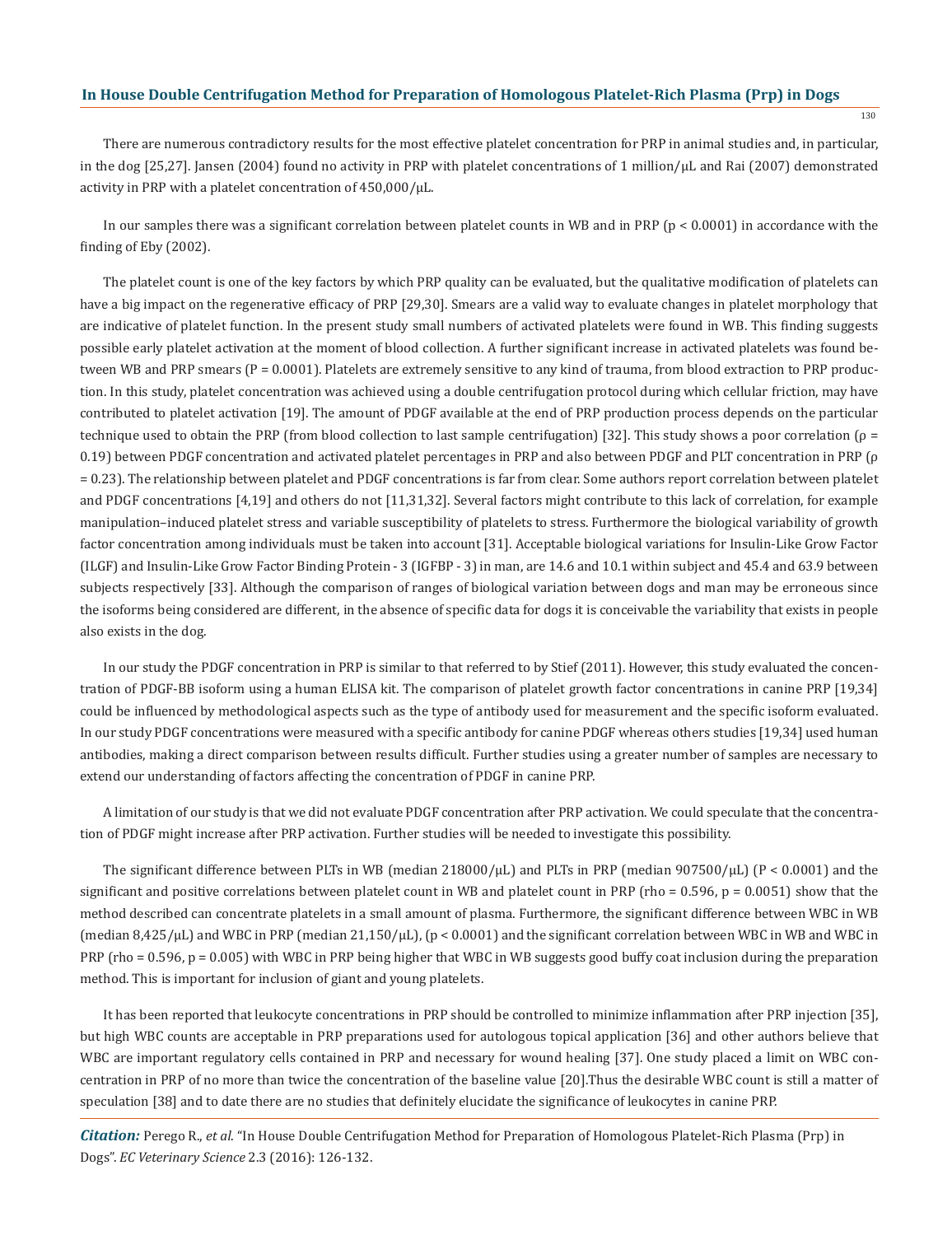## **Conclusion**

In conclusion, this in house double centrifugation method is repeatable, inexpensive and does not require special equipment. It allows final product to be produced in 1 hour and achieves an adequate platelet and PDGF concentration in the PRP. The limitation of this manual method is that it is operator dependent and requires experienced technicians. Despite the relatively small amount of whole blood initially collected in this study a sufficient volume of autologous PRP for clinical use was obtained. Additional *in vitro* and *in vivo* studies are necessary to assess if the induction of activation could further increase PDGF concentrations and to assess the therapeutic efficacy of this PRP in dogs.

# **Bibliography**

- 1. Marx RE. "Platelet-Rich Plasma (PRP): what is PRP and what is not PRP?" *Implant Dentistry* 10.4 (2001): 225-228.
- 2. Souza TF., *et al*. "Healing and expression of growth factors (TGF-β and PDGF) in canine radial ostectomy gap containing platelet rich plasma". *Veterinary and Comparative Orthopaedics Traumatology* 25.6 (2012): 445-452.
- 3. Anitua E., *et al*. "Autologous platelets as a source of proteins for healing and tissue regeneration". *Thrombosis and Haemostasis* 91.1 (2004): 4-15.
- 4. Eppley BL., *et al*. "Platelet-rich plasma: a review of biology and applications in plastic surgery". *Plastic and Reconstructive Surgery* 118.6 (2006): 147e-159e.
- 5. Martinez-Zapata MJ., *et al*. "Efficacy and safety of the use of autologous plasma rich in platelets for tissue regeneration: a system atic review". *Transfusion* 49.1 (2009): 44-56.
- 6. Casati MZ., *et al*. "Platelet-rich plasma does not improve bone regeneration around peri-implant bone defects--a pilot study in dogs". *International Journal of Oral Maxillofacial Surgery* 36.2 (2007): 132-136.
- 7. Rabillard M., *et al*. "Effects of autologous platelet rich plasma gel and calcium phosphate biomaterials on bone healing in an ulnar ostectomy model in dogs". *Veterinary and Comparative Orthopaedics and Traumatology* 22.6 (2009): 460-466.
- 8. Hermeto LC., *et al*. "Comparative study between fibrin glue and platelet rich plasma in dogs skin grafts". *Acta Cirurgica Brasilera*  27.11 (2012): 789-794.
- 9. Jeong KI., *et al*. "Effect of platelet-rich plasma and platelet-rich fibrin on peri-implant bone defects in dogs". *Journal of Biomedical Nanotechnology* 9.3 (2013): 535-537.
- 10. Hatakeyama I., *et al*. "Effects of platelet-poor plasma, platelet-rich plasma, and platelet-rich fibrin on healing of extraction sockets with buccal dehiscence in dogs". *Tissue Engineering Part A* 20.3.4 (2014): 874-882.
- 11. Argüelles D., *et al*. "Autologous platelet concentrates as a treatment for musculoskeletal lesions in five horses". *Veterinary Record*  162.7 (2008): 208-211.
- 12. Bosch G., *et al.* "The effect of platelet-rich plasma on the neovascularization of surgically created equine superficial digital flexor tendon lesions". *Scandinavian Journal of Medicine and Science in Sport* 21.4 (2011): 554-561.
- 13. Torricelli P., *et al.* "Regenerative medicine for the treatment of musculoskeletal overuse injuries in competition horses". *Interna tional Orthopaedics* 35.10 (2011): 1569-1576.
- 14. Kim JH., *et al*. "Curative effect of autologous platelet-rich plasma on a large cutaneous lesion in a dog". *Veterinary Dermatology* 20.2 (2009): 123-126.
- 15. Li Thor A., *et al*. "Correlation of platelet growth factor release in jawbone defect repair- A study in the dog mandible". *Clinical Implant Dentistry and Related Research* 15.5 (2012): 759-768.
- 16. Sardari K., *et al*. "Effects of platelets-rich plasma (PRP) on cutaneous regeneration and wound healing in dogs treated with dex amethasone". *Comparative Clinical Pathology* 20.2 (2011): 155-162.
- 17. Stief M., *et al*. "Concentration of platelets and growth factors in canine autologous conditioned plasma". *Veterinary and Compara tive Orthopaedics and Traumatology* 24.2 (2011): 122-125.
- 18. Ferraz VC., *et al*. "Platelet concentration of platelet rich plasma from dogs, obtained through three centrifugation speeds". *Brazil ian Journal of Veterinary Research and Animal Science* 44.6 (2007): 435-440.